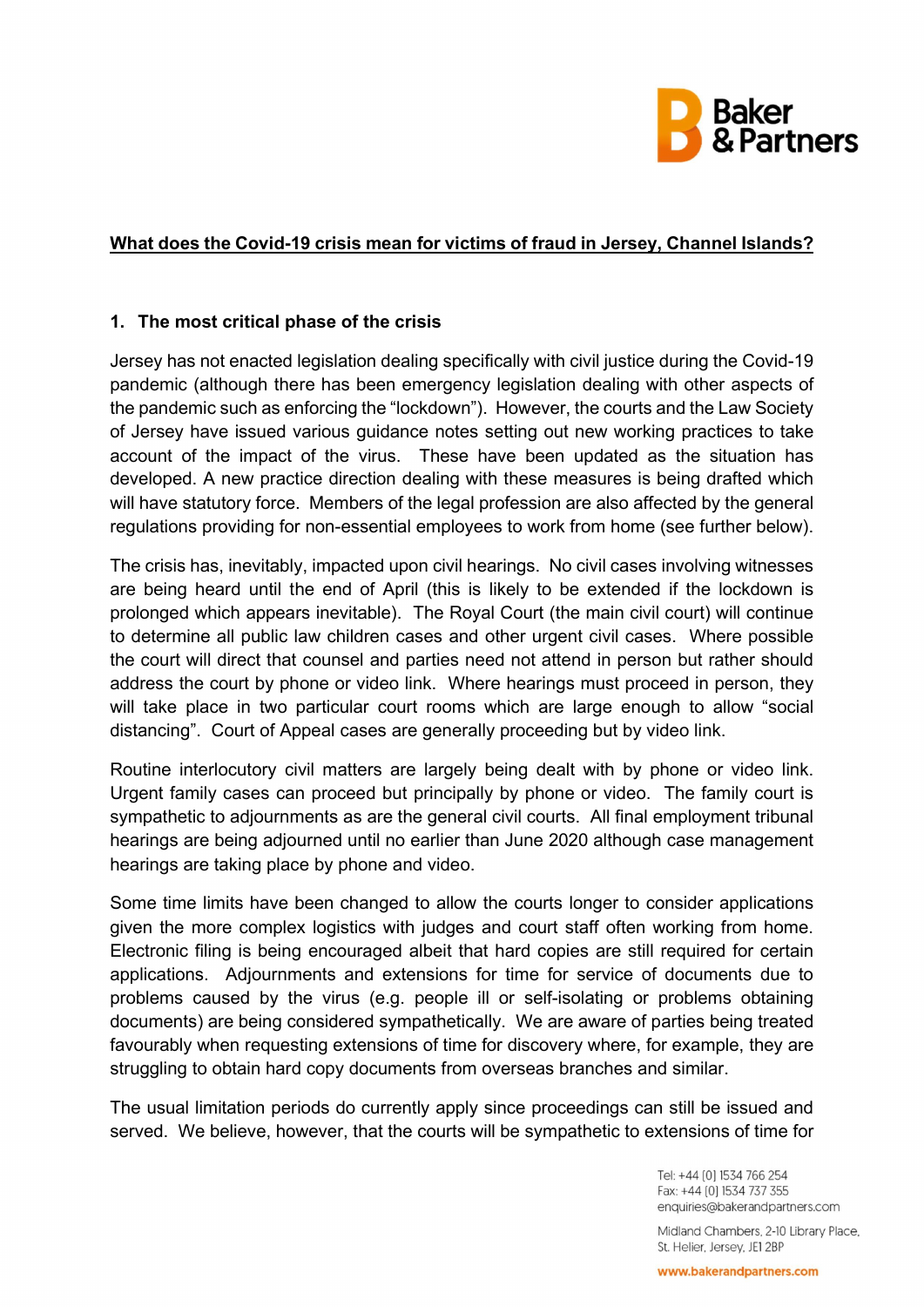

service if personal service proves to be problematic given many businesses have closed and since the Viscount's Department (the government department which effects personal service) has stated that it will only personally serve in matters of urgency and that alternative methods should be used if appropriate (e.g. service by email).

Judgments are enforced through the Viscount's Department. The Viscount's Department is still operating but at reduced capacity. The team continues to enforce fines and judgments by phone and email but not in person. The Petty Debts court (which deals with low value debt claims) is closed and all eviction cases have been adjourned during the period of the lockdown measures.

Under the Covid-19 (Restricted Movement) (Jersey) Order 2020 persons may not travel to work unless it is not possible for them to work from home. Lawyers have been asked to work from home wherever possible and law firms are only permitted to allow a small number of their employees to be designated as "essential" workers and thus able to work in the office (or to attend court). Banks are operating on a similar basis although bank branches largely remain open but with reduced hours. Legal work is, however, continuing with most lawyers adapting well to working from home and with hearings continuing albeit at a somewhat slower pace and with more hearings being dealt with by phone or on the papers. Most law firms already had emergency planning in place to deal with situations such as a pandemic and so lawyers and support staff were largely already set up to work remotely.

Jersey's insolvency laws have not yet been amended so directors of companies remain at risk of being found personally liable for wrongful trading if they knew (or were reckless as to whether) there was no reasonable prospect of their company avoiding insolvency. In the current climate this is particularly difficult as the length of the lockdown and the longterm implications for businesses are unclear. It is to be hoped that the courts may have sympathy for directors in the current situation given they might otherwise be tempted to enter into insolvency proceedings too quickly rather than risk incurring personal liability. Permanently shutting businesses unnecessarily will clearly have a significant detrimental impact on the economy and the numbers of unemployed even after the worst of the pandemic is over. Unfortunately, within days or weeks of the lockdown beginning, some Jersey companies closed permanently or entered into insolvency procedures. There are proposals to enact changes to the insolvency regime to assist with a rescue culture but these are not yet in place.

## 2. Forecast: after the crisis and long-term effects

It is currently unclear which measures introduced during the crisis will be immediately withdrawn and which will stay. It is expected that trials with witnesses will take place in